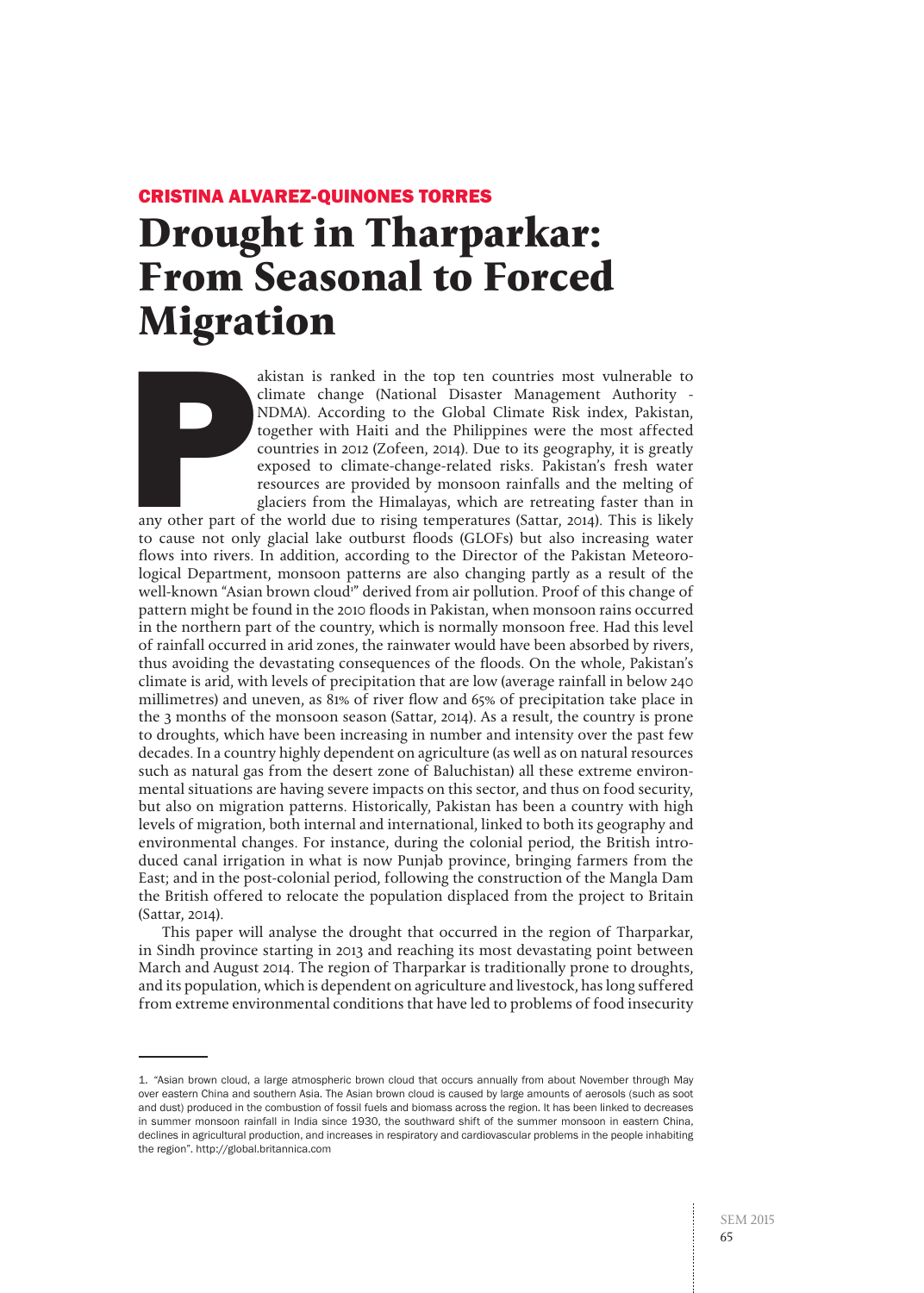and chronicle malnutrition, increasing neo-natal mortality and diseases and death among livestock, all causing an increasing degree of forced migration. This paper will focus on the development of the drought and its consequences for the population, both in terms of migration and livelihood. It will also analyse the response and measures undertaken by the Government and will attempt to set out a series of recommendations to address the problem.

## 1. RAINFALL AND DROUGHT CONDITIONS IN PAKISTAN

Rainfall variability in Pakistan is high. While the northern half of the country is semi-arid to very humid, the southern part, in which Tharparkar is located, is arid to hyper-arid. Drought is a slow onset event: its effects can be less obvious as they usually accumulate slowly over a long period of time. Consequently droughts normally affect a higher number of people than other natural hazards (Pakistan Meteorological Department). According to the Pakistan Meteorological Department a drought "is an extended period of months or years when a region notes a deficiency in its water supply. Generally, this occurs when a region receives consistently below average precipitation. It can have a substantial impact on the ecosystem and agriculture of the affected region". Droughts can be meteorological – defined by the dryness and duration of the dry season; agricultural – mainly affecting food production and farming; hydrological – associated with the effects of low levels of precipitation on the water supply; and socio-economic – occurring when the demand for an economic good exceeds supply, due to weather-related water shortages (Pakistan Meteorological Department).

According to the Jaggarta organization, the worst drought that has taken place in Pakistan in the last 50 years is that of 1998-2002, of which the El Niño<sup>2</sup> phenomenon in 1997 was an important starting point. The Meteorological Department of Pakistan has also established a link between El Niño and instances of drought, as over a period of 100 years (1871-1988), 11 out of 21 droughts occurred in El Nino years. It also associates droughts with factors such as the prevalence of high-pressure systems, winds that carry continental instead of oceanic air masses, deforestation, and global warming. Climate change is part of the causes of drought, as can be seen in both the changing patterns of precipitation (the monsoon occurring in September rather than in July and August) and in the intensity of events (waves heat, floods cyclones, etc…). But are other factors have also been identified (United Nations Pakistan, 2014), such as the demand for natural resources and institutional apathy. A growing population increases the demand for natural resources, which are largely non-renewable such as groundwater or land among others. The use of and drilling for groundwater increases salt contamination and thus reduces the amount of fresh water. Population growth also increases the exploitation of other natural resources such as minerals, present in the region of Sindh, further reducing the amount of available land and water, and urbanisation and the growth of urban areas affect the supply of water to the surrounding region.

Public institutions do not, however, seem to actively respond to these issues. As the Pakistan Meteorological Department recognises, "no organisations dealing with the drought issues exist in Pakistan and the responses to drought for the distressed economic and social sector, whenever such situation arose, are taken on emergency

<sup>2. &</sup>quot;A climatic event occurring every two to seven years, characterized by warming of surface waters and reduced upwelling of cold, nutrient-rich water off the western coast of South America, causing die-offs of plankton and fish and influencing jet stream winds, altering storm tracks and affecting the climate over much of the world". http://www.thefreedictionary.com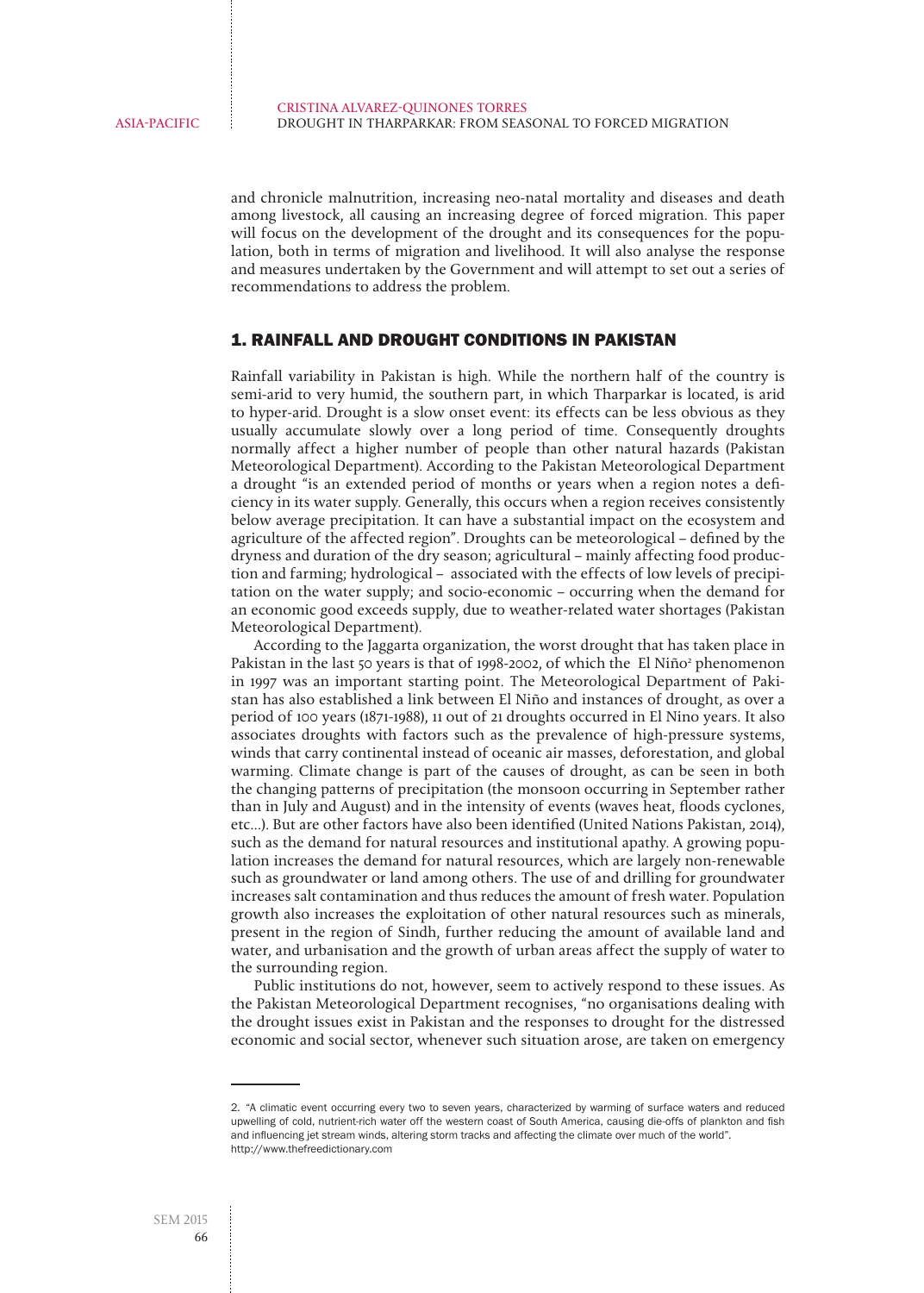

Source: Sindh Provincial Disaster Management Authority

and on ad hoc basis". There is also a lack of communication and coordination between institutions (Di Nunzio, 2014) as well as limited budgets for mitigation, or even development. The Government of Pakistan controversially classified the 2014 drought in Tharparkar as socioeconomic (Hashim, 2014), and it was only when different media and NGOs started to report infant mortality and loss of livestock due to disease that the Government began to recognis"e the seriousness of the situation (Pakistan Water Partnership, 2014).

#### 1.1. Tharparkar: description of the drought

According to the Sindh Relief Department, the district of Tharparkar has been declared calamity-hit in 1968, 1978, 1985, 1986, 1987, 1995, 1996, 1999, 2001, 2004, 2005, 2007 and 2012. The desert of Tharparkar covers more than 22.000 km² and is the largest in Pakistan and the 18<sup>th</sup> largest in the world. Its population numbers 1.5 million people, living in 2300 villages and urban settlements. It is composed of six talukas – Mithi, Islamkot, Chachro, Dihly, Diplo and Ngarparkar – each of which receive different levels of rainfall. The land, although arid, is highly fertile but depends on the July to September rainfall. Unfortunately, Pakistan's rainfall pattern is known to be highly variable and this variability seems to be increasing as a result of global warming (Sattar, 2014). Rainfall in the desert varies between 100mm and 700mm (Pakistan Water Partnership, 2014), of which the summer monsoon (July to September) accounts for 60% to 70% of the annual rainfall (Pakistan Meteorological Department). This is illustrated by a comparison of monthly rainfall levels in 2013 versus average levels in the province of Sindh: March -89%, April +82%, May -100%, June +292%, July - 83%, August +50% and September -41%. The figures for 2014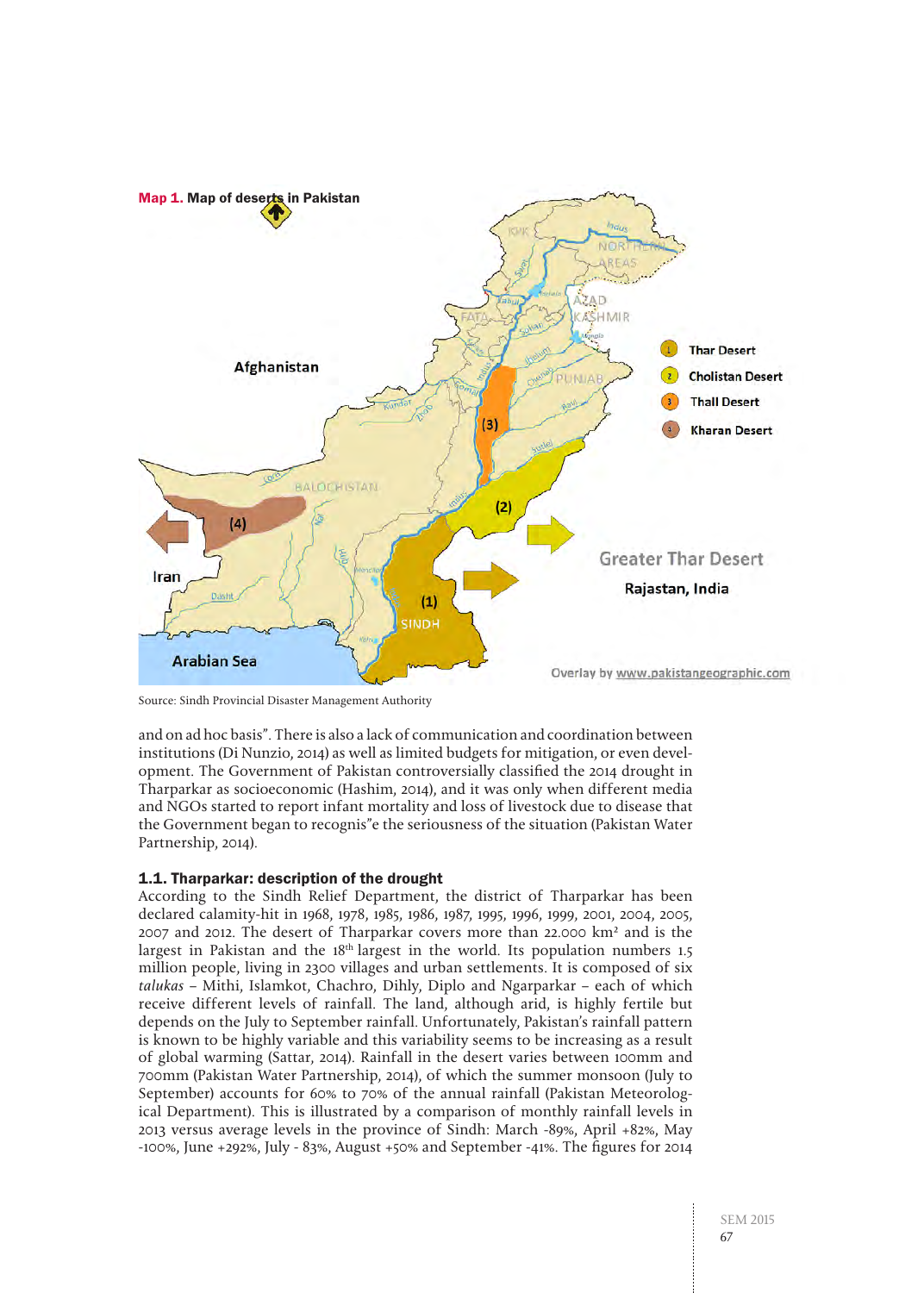highlight the worsening of the drought: March -17%, April -18%, May -98%, June -40%, July - 84%, August -17% and September -99% (Pakistan Meteorological Department). This translates into a rainfall deficit of around 30% between March 2013 and February 2014 with some towns barely receiving a drop of water (JSWO, 2014). The vastly reduced monsoon season is thus the main cause of droughts in Pakistan, in an area already prone to droughts. And pollution and climate change are making of them a common phenomenon in the area (JSWO, 2014). For the preceding three years Tharparkar had been faced with a drought-like situation, but it was not until October 2014 when the Provincial Disaster Managing Authority (PMDA) declared the zone as an "impending emergency" (WFP, 2014). Interestingly, the zone would usually be declared as a disaster area as of mid-August if rainfall is below normal levels and consequently some assistance in terms of water, food, fodder and medicines is provided. But in 2014 this only happened when the spiral of deaths of humans and animals became too alarming (Shaikh, 2014). In fact, in 2014 the monsoon season, which arrived towards September, brought an insignificant quantity of rain leading to a worsening of the already severe drought-like conditions prevailing in the area. In the monsoon season of 2014 Tharparkar received an estimated 124mm of rainfall, compared with 190mm in 2013 and 220 mm in 2012 (WFP, 2014).

## 2. THARPARKAR: LIFE AND THE IMPACTS OF DROUGHT

The people of Tharparkar live on agriculture, livestock and daily wages. Estimates suggest that 30% to 40% of population is dependent on agriculture and cattle respectively, with the remainder dependent on daily wages from services, local trading and transportation in urban settlements (Consortium Management Unit, 2014).

#### 2.1. Impact on agriculture

Agriculture is largely dependent on monsoon rainfall as there are few zones in Pakistan where irrigation is practiced (United Nations Pakistan, 2014) and high yields are only possible with a significant amount of rain, in spite of the fact that rural communities have adapted over time by using water stress resistant and efficient crops such as millet or sugar. Given that Tharparkar, unlike other areas, has only one crop season (Sattar, 2014) three years of drought-like conditions have meant three years of crop failure for some families, leading to lower incomes and malnutrition. According to an assessment carried out by the Thardeep Rural Development Programme (TRDP, 2014), 28% of the families interviewed (holders of land) were able to cultivate their land, and the majority (54%) bought their seed on credit. Around 30% purchased in cash and only 15% had seed stock already available. The study also indicates that for a good crop four to five periods of rainfall are required. In the case of the majority of the farmers (86%), their seed was completely destroyed before the first rains.

#### 2.2. Impact on livestock

Livestock also falls victim to droughts in various ways: water shortages and their impact on grazing make animals weaker and more prone to disease. The consumption of herbs mixed with sand causes digestive problems, metabolism disorders (Khangharani, 2014) and viral infections that are highly contagious. As such, prices of livestock fall and farmers are either unable to sell their animals or do so at prices that jeopardize their income. Seeing as there is barely any kind of veterinary service in Tharparkar, the final outcome of disease is often death, and given that the population depends on livestock for milk and meat, this inevitably increases their vulnerability to malnutrition and reduces their resilience. In 2014 a serious sheep pox outbreak occurred, causing a large culling of herds and significantly reducing farmers' income and further deteriorating the already tough situation facing the population (United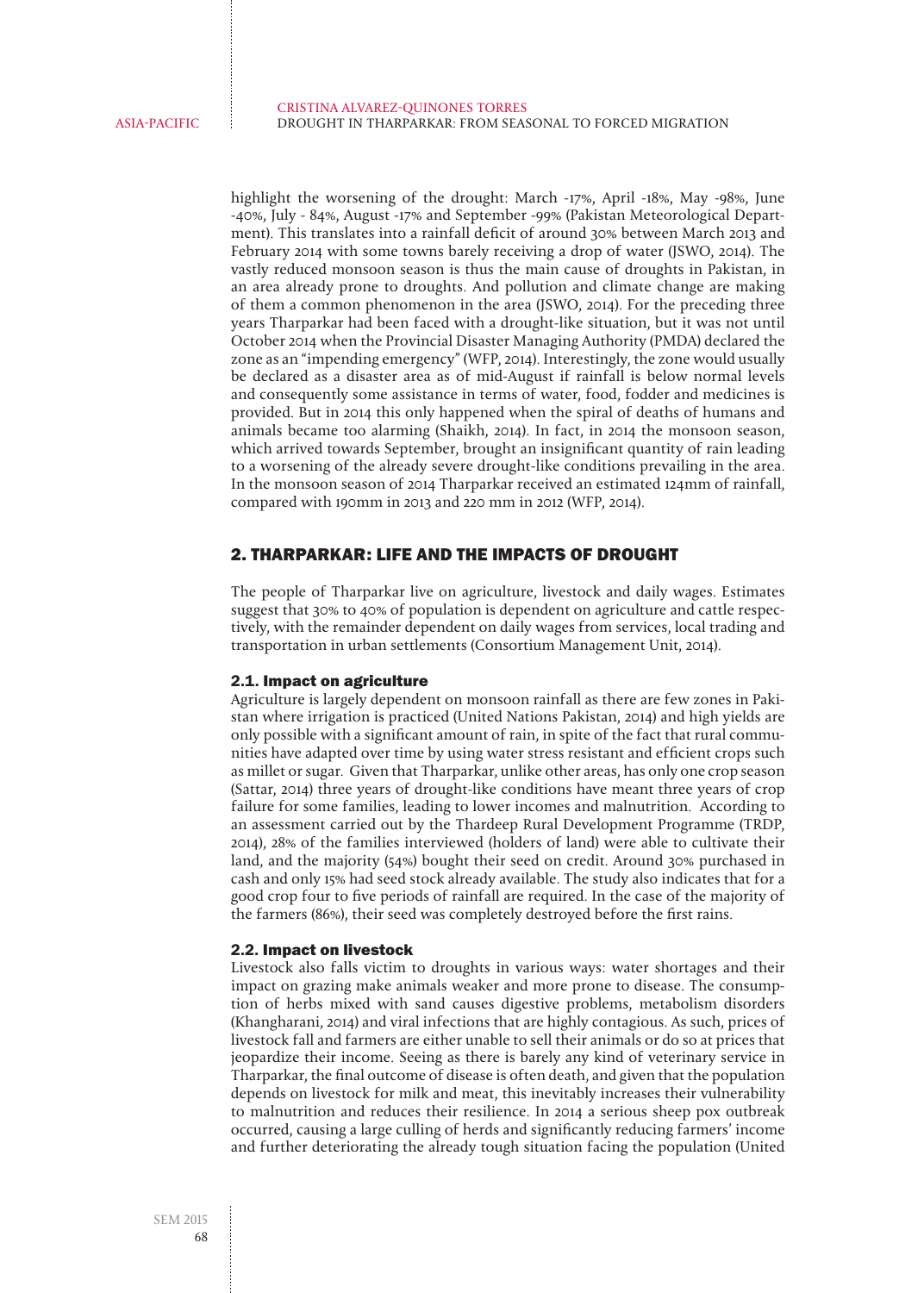Nations Pakistan, 2014). The sheep pox outbreak reportedly led to at least 42,000 deaths (Di Nunzio, 2014).

According to a Hands assessment (Hands Pakistan, 2014) the livestock mortality rate due to the 2014 drought reached 70%. More than 300,000 animals died from different diseases caused by the unavailability of fodder, the quasi-inexistent water supply and sheep pox. Another survey indicates that the livestock death ratio during the three-month period from July to September was recorded at 14% in sheep and goats and 4% in cows and large domestic animals (TRDP, 2014). Finally, another assessment (Consortium Management Unit, 2014) showed that part of the population lost one third of their cows and camels, while for others two thirds of small ruminants (sheep, goats) were lost to diseases that were unable to be treated because of lack of capital to buy vaccines coupled with their limited availability. In 2014, the sale of livestock, which is generally turned to as a strategy of last resort to cope with a lack of resources and famine, decreased significantly as the weak conditions of herds caused prices fall (Consortium Management Unit, 2014).

#### 2.3. Impact on nutrition

Tharparkar's drought undoubtedly greatly affected and deteriorated its population's sources and levels of income and had a direct and debilitating impact on food insecurity, malnutrition, which mostly affected women and children, and deaths. Many media reports indicate that the alarm regarding the 2014 drought was only sounded when the child death toll had reached around 120, a figure which ultimately reached 400 (Khangharani, 2014). According to the Thardeep Rural Development Programme, 82% of the population surveyed in their assessment (TRDP, 2014) were found to suffer from food insecurity (food available for a maximum of 15 days), 17% had food security for up to six months and only 1% had food security for one year. This situation was exacerbated due to the indebtedness of families, which according to the same study reached 69% at the moment of the assessment.

Indebtedness has a significant impact on the ability to cope with these situations of distress. In 2013, 70% to 80% of families surveyed had decided to go into debt in order to buy seeds for cropping and land preparation for the monsoon season as well as vaccinations for livestock; a similar situation was observed in 2014, between the monsoon seasons. As no rainfall occurred in either of the two seasons, the situation of families inevitably became even more delicate, being unable to pay back their debt (Consortium Management Unit, 2014). This cycle is further exacerbated when higher castes or families with greater socioeconomic resources give food loans to lower income families in exchange for the gains from future harvests: as drought results in crop failure, these families become further indebted, and start to have to cut food and medical expenses, thus worsening their food insecurity as well as their health. The spiral becomes fatal where those most vulnerable to droughts and famines become even more vulnerable when revenues from harvests or other sources of income shrink due to drought.

#### 2.4. Impact on migration

The latest population census of Pakistan in 1998 indicates that during the 1980s and 1990s the region of Sindh witnessed around 10% of the internal migration in the country while accounting for 23% of the country's population. Punjab, another arid region, accounted for more than 50% of the country's internal migration (Sattar, 2014). These figures illustrate that the larger part of internal migration occurs in areas where there is significant pressure on land and resources, and zones where there are low levels of industrialisation. The historical lack of mobility has prevented social networks from developing within urban centres, resulting in urban migration due to linkages to be more limited. Yet this seems to be changing as a result of the drought-like conditions from which the region has been suffering in the last decades (Sattar, 2014), as is illustrated in this case.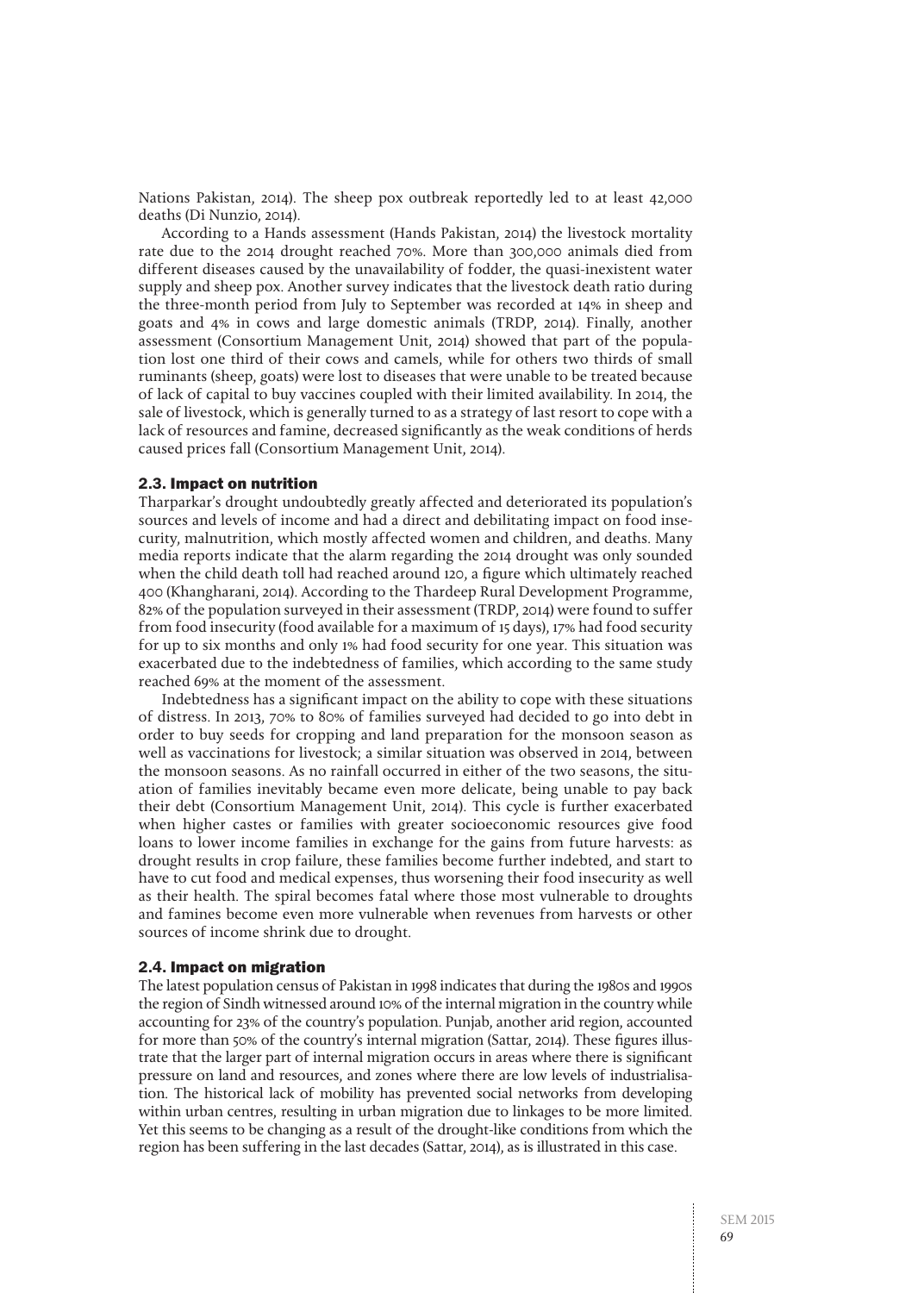Both the sale of livestock and migration have been reported as coping strategies to deal with situations of drought. According to a senior official in the Provincial Disaster Management Authority of Sindh (PDMA), approximately 175,000 families have fled the drought-blighted region (Shaikh, [S. & Tunio,](http://www.trust.org/profile/?id=003D000001BGCJEIA5) S., 2014). Temporary or seasonal migration is a recurrent phenomenon in Tharparkar, but whether or not this migration was seasonal was not assessed. During the dry winter months (December to February) or during years of drought, families migrate to barrage areas in the province of Sindh to harvest sugar crops, wheat, and rice, and to feed their livestock. But in normal years migration takes place in April and May, which is when the wheat is harvested (Sattar, 2014). According to Care and the Relief Foundation (Khangharani, 2014) in a normal year seasonal migration is practised by 15% to 20% of families, a figure that increases to 35-45% in years of drought. In 2014 it was estimated that an additional 25% of families resorted to migration, both with and without livestock. But not all inhabitants migrate: a recent study shows that families with livestock are more inclined to migrate to look for grazing and water for their animals, while owners of land are more reluctant to do so, due to fears of losing their land (Kolhi, 2014). And there are also those who do not migrate for socioeconomic reasons. In some cases the family does not have sufficient means to travel long distances in search of irrigated areas. During such long distances the chances of livestock survival are low due to either a lack of water or to their weak condition. This inevitably makes migration a worse solution. Some families do not view definitive migration as possible either, as their degree of poverty is such that they do not have the means to relocate (Rahma Islamic Relief, 2015). In some cases of this nature, only one member of the family migrates to cities or urban settlements in search of alternative sources of income.

According to a survey from the Thardeep Rural Development Programme (TRDP, 2014) carried out in 74 villages in Tharparkat and Umerkot at the end of 2014, 73% of migration to barrage areas for livestock grazing or in search of agricultural labour involved a single family member (partial migration), while in 27% of the cases the whole family migrated. There are more than 20 different communities in Tharparkar, a mixture of Muslims (64%) and Hindus (36%), the largest denominations being the Bheel, Kolhi and Meghwar. The Bheel and Kolhi, pertaining to the Hindu religion, have been the most affected, according to different surveys. These communities are used to migrating every year, during the harvest season, but not from August to September as they did in 2014. One of the surveys carried out (Consortium Management Unit, 2014) revealed that a large portion of the people that had migrated with their entire family in 2014 came from the Bheel and Kolhi communities (64% in total), the next largest community being the Meghwar (6%). The first people to migrate often move to nearby districts (Sanghar, Badin, Umerkot and Mirpurkhas) in search of work opportunities and available fodder. The later ones usually have more means and are more inclined to migrate with only one member of the family, to irrigated areas to search of in-farm and out-farm labour, and the head of the family sends back remittances to support the rest of the family that remained at home. Indeed, of those partially migrating, the majority come from the Meghwar (25%), followed by the Bheel (21%) and the Kolhi (11%). The rest (42%) are from 22 other, mainly Muslim communities. Muslims usually migrate to urban centres such as Karachi and Hyderabad, but do not leave their houses, and send their earnings back home. Many other families indicated that they were ready to leave in the following weeks as they saw their sources of income, including the sale of livestock, shrink. It goes without saying that if no measures are taken by the authorities before the next monsoon, the situation of the population will deteriorate even further, provoking more migration. Partial migration is basically associated with livestock grazing, and, as mentioned, in Tharparkar this kind of seasonal migration takes place every year during the dry period (April and May). In 2014, according to the same survey (TRDP, 2014), 19% of the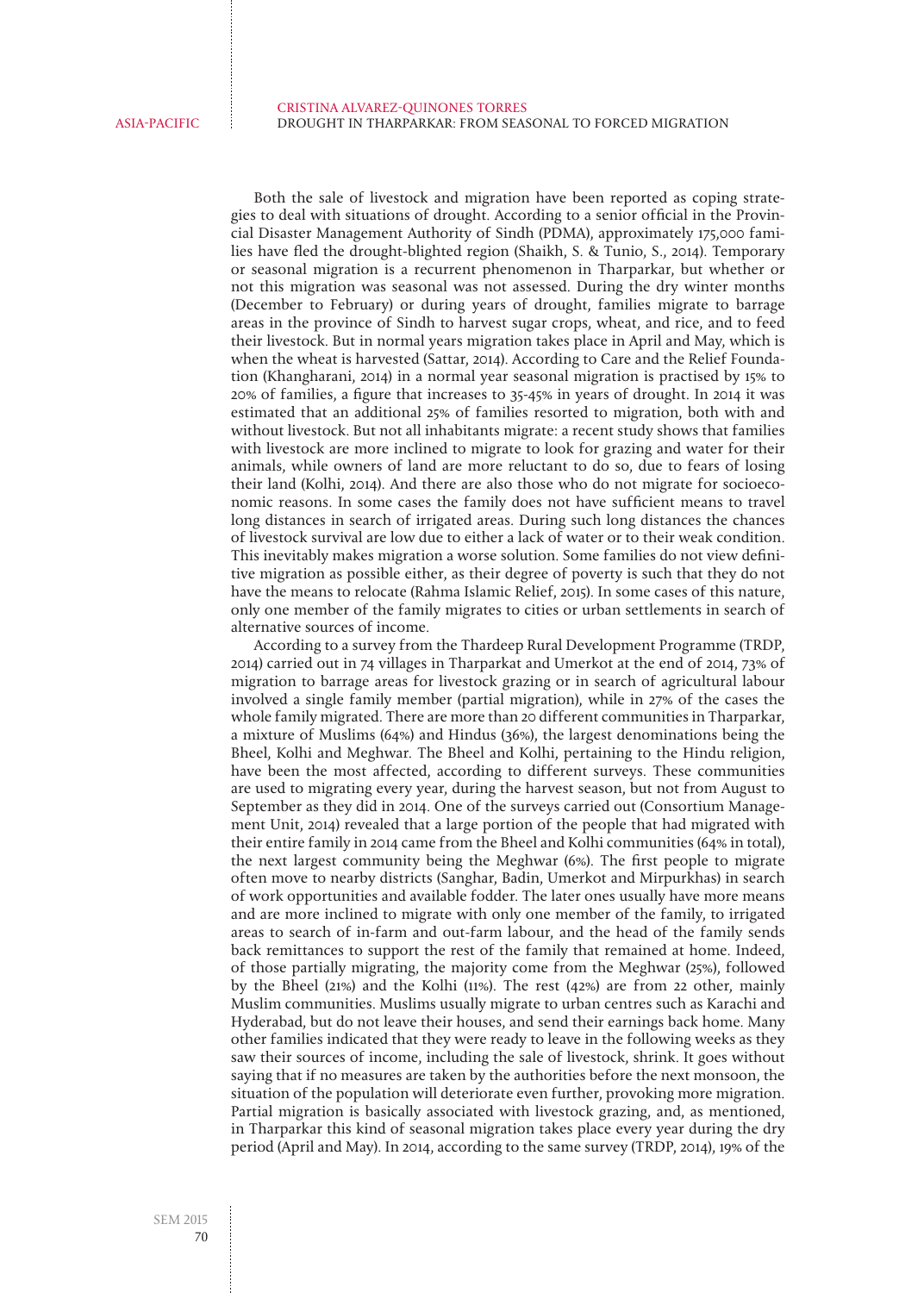existing livestock accounted for in the assessment was taken to barrages areas versus 12% that perished and 4% that was sold.

### 3. POLITICAL RESPONSE

Whenever rainfall is below normal levels in mid-August, the authorities of Tharparkar declare the zone a disaster area and as such assistance to the population in the form of food, fodder, water, and medicines is provided. Tharparkar had been facing a drought-like situation since 2011, but in the estimation of the authorities, it was only the lack of rainfall during the 2013 monsoon season that led to the droughtlike situation in December 2013/January 2014 (Pakistan Nutrition Coordination Working Group, 2014). The Meteorological Department had stated that even with a 30% lower level of rainfall in 2013, the situation did not qualify as a drought. Instead, as mentioned above, it was declared a "socioeconomic disaster" (Hashim, 2014), and it was only in March 2014 after domestic and international media and NGOs increasingly reported a state of famine and a significant increase in infant mortality as well as diseases and deaths among livestock, that the provincial authorities declared the area "calamity-hit" (Hashim, 2014). And it was not until October 2014, after another three months' (July, August and September) rainfall levels below normal, and an "alarming" level of human deaths and animals (Shaikh, 2014) – some figures point to 400 to 500 deaths – that the zone was declared an "impending" zone and the drought was recognised as such (WFP, 2014). Over a period of one year, a zone traditionally prone to drought where rainfall levels had been below normal levels and where chronic malnutrition and poverty affects many households, was initially treated as "drought-like conditions", followed by the status of "calamity-hit" and "impending zone" to finally be declared as suffering from drought. As such, there was a clear and founded consensus amongst journalists, researchers, NGO's and other civil society groups about the negligence and the lack of governance that the authorities of Pakistan, both central and provincial, had displayed in the classification and handling of the drought (Di Nunzio, 2014). This lack of governance and coordination was particularly apparent in the accusation from certain critics of the National Disaster Management Authority (NDMA) that in Sindh province 60,000 bags of wheat intended for the relief of the population were not distributed at the end of March due to an administrative error (Di Nunzio, 2014). The same institution had already been the subject of criticism during the 2010 floods, as it had been unable to coordinate aid between international NGOs and other agencies (Di Nunzio, 2014). The reality is that the authorities themselves demonstrated negligence when referring to the issue: local officials placed the blame on higher level authorities' lack of response, claiming it had considerably worsened the unbearable living conditions of Tharparkar's population, while the higher authorities blamed district officials for alerting them to the situation too late (Shaikh, [S. & Tunio,](http://www.trust.org/profile/?id=003D000001BGCJEIA5) S., 2014). Furthermore, the Tharparkar Deputy Commissioner's office claimed that in mid-August they had advised the Sindh provincial government about the risk of famine and advised that the district of Tharparkar be declared a disaster zone, but that they received no response (Shaikh, [S. & Tunio,](http://www.trust.org/profile/?id=003D000001BGCJEIA5) S., 2014). Such contentions clearly show the lack of response and the inability to compromise on the part of the authorities regarding the problem of the drought. Immediately after these incidents, in a context of a "flurry of visits by political leaders" (Hashim, 2014), two separate emergency relief aid packages totalling \$10 million and \$1 million were approved. Following some dismissals and changes in the provincial government, a former Pakistani senator agreed that the government had failed to distribute food to part of the population on time, acknowledging that there were cases of malnutrition especially among mothers and infants. But he in turn blamed the media for inaccurately reporting the nature of a seasonal phenomenon,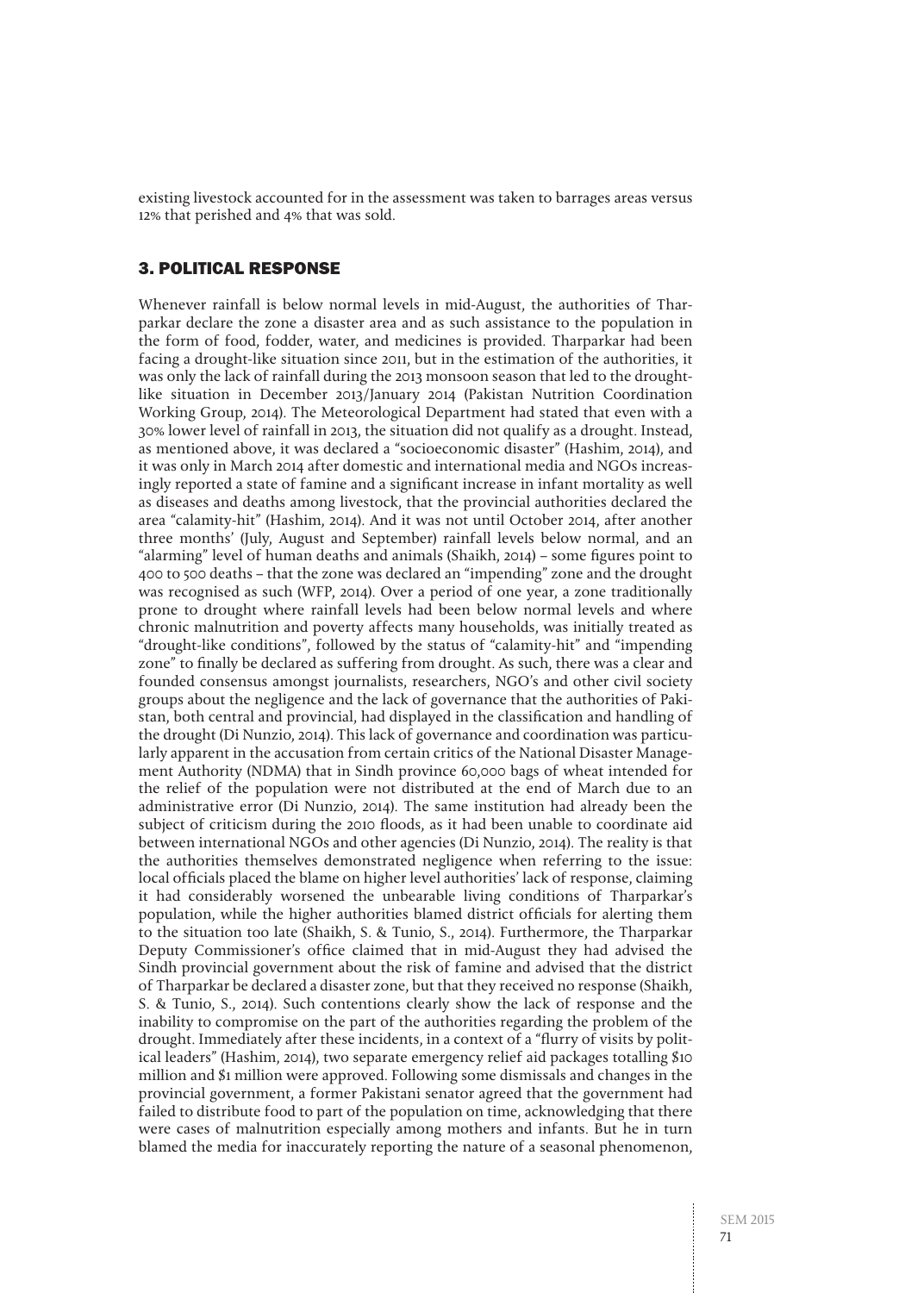namely migration, and described the situation as a "media made disaster". He went further stating that the delay of government's response did not cause any loss of life nor migration (Hashim, 2014). According to the NDMA, in one week after recognising the area as calamity-hit at the beginning of March, 3,582 tons of wheat (worth approximately \$2.5m), 201 tons of rice, and 1,484 tons of emergency food packs and other food aid were distributed in Tharparkar. In addition, 58 medical staff were deployed on emergency duty and 5,318 people treated at emergency medical relief camps. Other measures announced were investments in health facilities of around Rs 30m (\$302,000) and compensation of Rs 200,000 (\$2,000) to the families of each of the 70 infants who had died in the district of Tharparkar from December onwards (Hashim, 2014). The latest data provided by the NDMA in 2014 indicates that a total of 126,790 bags of wheat (100kg/bag), 320 bags of rice (50kg/bag) and the equivalent to 231 tons of food items had been distributed to mitigate the consequences of the drought. Mineral water and fodder was also provided. In terms of medical assistance, around 50 medics, paramedics and doctors from neighbouring cities were deployed with medicines for emergency duty; 6 medical camps were established by the Army, and other mobile medical teams and dispensaries were in evidence. In total 153,385 people were treated, evenly split between men, women and children. In addition, 17 mobile veterinary teams were deployed to vaccinate and treat a total of 4,2 million cattle. The latest drought situation report released by the NDMA, with provisional data up to January 2015 sets the number of wheat bags distributed at 625,849, and the number of people treated at 446,596. These figures show that despite the fact that the situation was addressed belatedly, with a delay of at least one year, assistance has improved since initial action was taken in March 2014.

## 4. PAKISTAN'S MIGRATION POLICY

According to the Internal Displacement Monitoring Centre, the majority of the Internally Displaced Persons (IDPs) in Pakistan are related to environmental disasters or to the lack of appropriate mechanisms to deal with such disasters. A figure illustrates this: between the 2010 and 2011 monsoon floods, a total of 15 million persons (out of a population of 182 million) were displaced across the country (Shaikh, 2014). And yet Pakistan still has no environmental migration policy. Pakistan's main challenge in addressing environmental migration is thus to develop a national policy, covering both internal and international migration. The only current legislation related to these issues is the Emigration law passed in 2009 (Sattar, 2014), which does not deal with internal migration or displacement, nor does the National Climate Change Policy, developed by the Ministry of Environment and approved in September 2012. Indeed, Pakistan seems to deny the existence of human displacement due to environmental events, as shown in the response to the Tharparkar drought. The importance of implementing a policy on migration instead of the reactive actions that the Government of Pakistan currently carries out when natural disasters take place rests on the need to get to the roots of the problems and avoid migration taking place as a solution of last resort. The policy debate should thus be oriented towards avoiding forced migration, and ensuring that migration should be perceived and employed as an adaptive measure. Climate change-induced migration should be framed within the context of a development policy (ADB, 2012).

#### 4.1. Approaches for a migration policy

In general terms, policies on environmental migration can be addressed through two different angles that can be complementary. The first would cover the scope of protection of migrants (communities of origin) and the second that of adaptation to climate change through migration (Sattar, 2014). In the case of Pakistan, a complete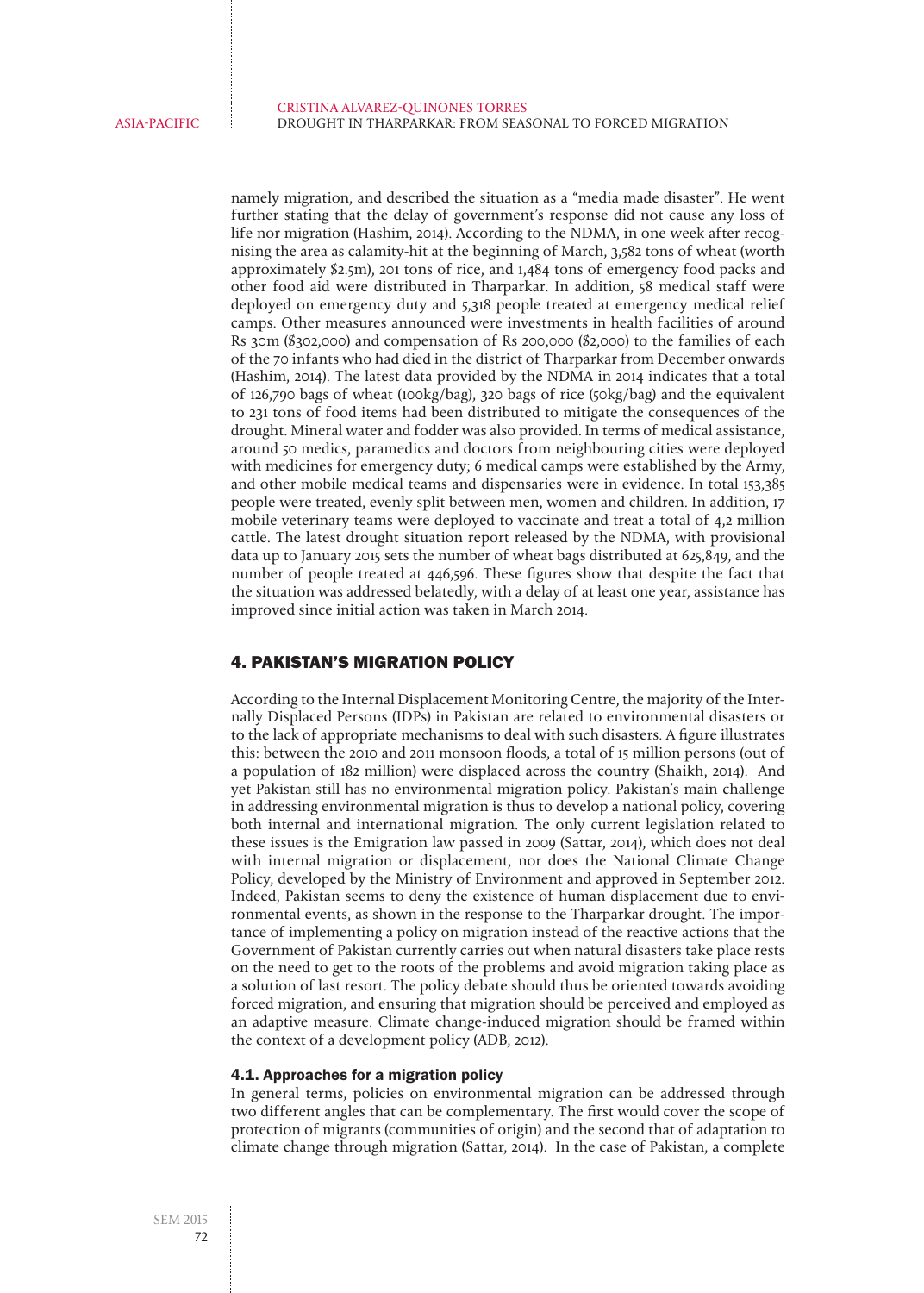comprehensive and holistic approach needs to be implemented. In the absence of a migration policy, the first step should be to create the necessary data system to discern migration patterns: Pakistan latest census is that of 1998, and the motives for migration considered within it are education, marriage, business, employment/ transfer, returning home, health and others3 . Interestingly enough, environmental migration is not included.

#### 4.1.1. Measures of protection for communities of origin

Several measures can be taken to reduce the vulnerability of communities to environmental risks and are related to: 1) disaster risk management, 2) poverty reduction policies 3) resilience and social protection (ADB, 2012).

#### **1) Disaster Risk Management**

This is a crucial matter for Pakistan in order to reduce the impacts of climate change. The risk of being affected by disasters is essentially a function of the degree of vulnerability, the exposure to damaging hazard events, and the frequency and severity of hazards (National Disaster Management Authority, 2013). As developing countries' vulnerability to natural disasters increases, an effective national risk management policy is essential. Up until 2005, when an earthquake hit the country, the natural disaster risk reduction policy in Pakistan was a reactive policy, based on emergency relief. This derived from the "Calamity Act" of 1958. As a consequence of the earthquake's impact on the country and population, and in response to the need for an appropriate policy and of more institutional coordination, the National Disaster Management Authority (NDMA) was created in 2006. The Provincial Disaster Management Authority (PDMA) and the District Disaster Management Authority (DDMA) are under the jurisdiction of the NDMA. The DDMA is the first port of call on the alert chain, but it is the responsibility of the PDMA to implement the policies and plans elaborated at the national level, and to coordinate the response in the case of a natural catastrophe. Up until 2012, there was no coordination between the different levels of authority and the response to natural disasters such as the 2010 and 2011 floods were anything but planned. Natural disaster risk was thus not well managed. Indeed, the mismanagement of the flood crises and the unsustainable losses that they caused to the country are at the origin of the Risk Reduction Policy approved by the government in 2013, a policy which was formulated with a broad base of different stakeholders: national and international consultants, relevant federal ministries and departments among others (NDMA, 2013). According to the NDMA: "The policy shall promote priority measures to ameliorate existing vulnerabilities to hazards and ensure that future development initiatives add resilience. The policy also seeks to provide guideline for timely, dedicated and adequate investment on hazard mitigation and preparedness interventions at all levels which will not only substantially reduce the disaster risk but also the consequential damages and economic cost associated with response, recovery and rehabilitation" (NDMA, 2013).

But this policy has encountered certain challenges that have been visible in the Tharparkar drought crisis. The first is the low level of risk awareness and knowledge. The knowledge of risk of Pakistani institutions is limited, both in terms of mapping but also in terms of its dynamics. Models of risk assessment, vulnerabilities, multihazard risks, and loss and damage assessments all have to be developed. There is a clear need to ensure the capacity to compile sound data that will help to prevent, efficiently manage and mitigate the effects of natural disasters, such as forced migration. A second issue is the necessity of capacity building at all levels. As has been illustrated

<sup>3.</sup> Retrieved: <http://www.pbs.gov.pk>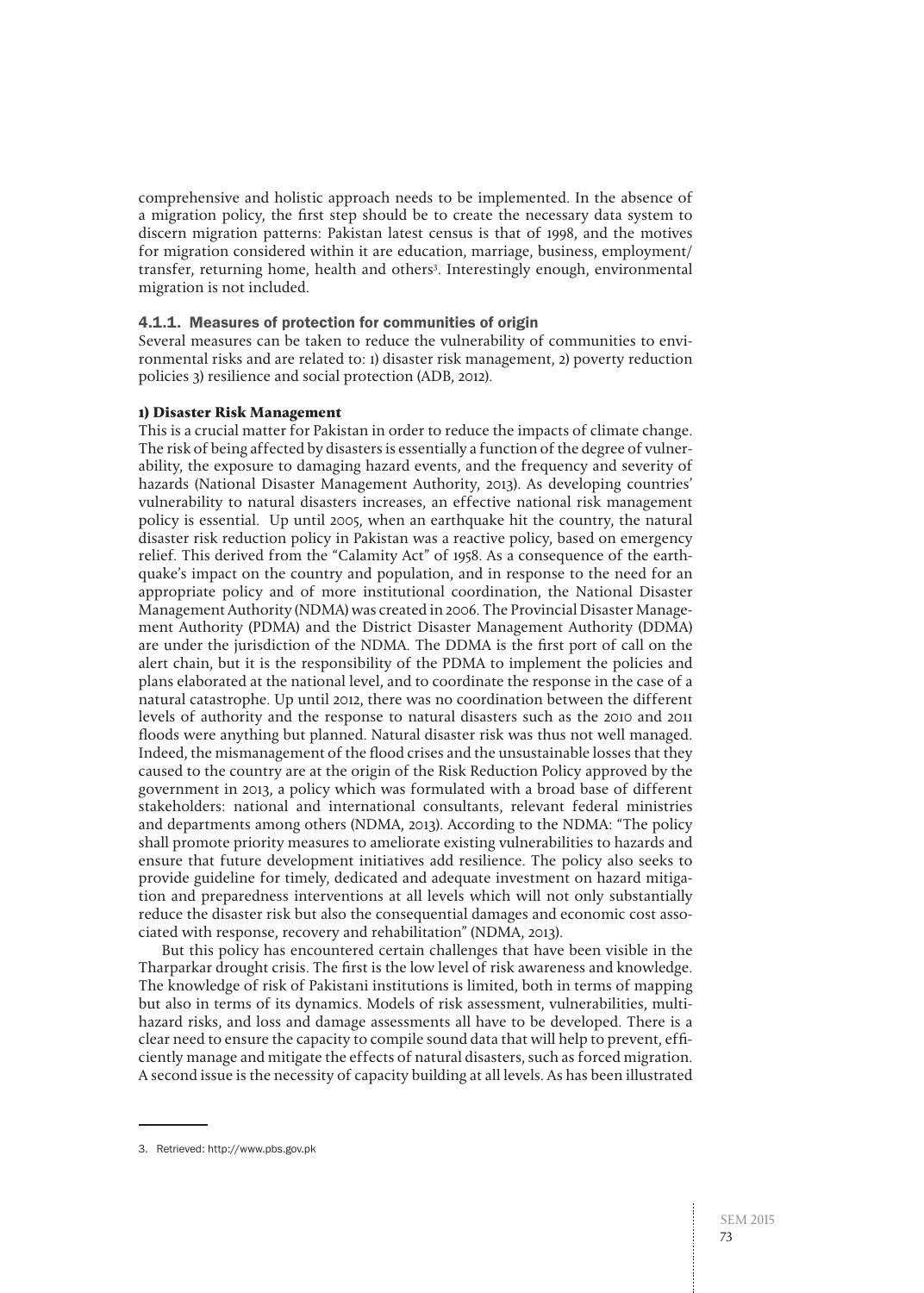by the present case study, the lack of coordination between the different levels of public authorities seems to have been part of the problem in the delay in recognising the drought and in taking the necessary emergency relief action to prevent displacement. The decentralisation of the aforementioned natural disaster management authorities needs to be well coordinated. The NDMA has a policy-making role and should have the capacity to provide support and assistance to the other authorities to implement risk reduction action; and the provincial and district levels also need to have the capacity to carry them out. For this decentralisation to be effective it is also crucial that information flows efficiently between levels, so that the district authorities that are normally the closest to the event sound the alarm as soon as possible to reduce the risks of crisis situations and to activate the necessary measures. Finally, a third challenge is the lack of integration of natural disaster risks assessment into development planning and policies due, again, to a low level of awareness but also to institutional commitment and capacity to undertaking it (NDMA, 2014).

#### **2) Poverty reduction policies**

It is essential that policies to reduce poverty take a long term stance not only for the sustainability of people's living conditions and development but also for the sustainability of the climate. In the same way that climate change and environmental migration can increase people's level of poverty, a poverty reduction policy can address climate change and thus induce environmental migration. A clear example is that of China, where economic development has significantly increased rural to urban migration. But in several Chinese megacities, that same economic development is now causing environmental problems that are translating into environmental migration: those who now leave the city to avoid the negative effects of the deteriorating environment.

#### **3) Resilience and social protection measures**

Considering Tharparkar is one of the most vulnerable regions to drought in Pakistan, long term measures must be taken in order to increase the resilience of its communities, make the lives of the people sustainable and avoid forced migration. The need to invest in water infrastructure seems to be inevitable, such as establishing water treatment plants or irrigation systems. Improving peoples' financial resources can also alleviate their hardship in seasons of low rainfall or crop failure, through measures such as low interest rate loans or grants, or conditioned loans that would be returned only if there is no crop failure due to low rainfall; social protection measures such as conditioned cash transfers could also help to increase their means of living as well as human capital (cash transfer dependent upon a medical appraisal and school attendance). Investment in health facilities seems to be necessary in Tharparkar. New sources of income also need to be found, and given that agriculture is the main means of earning income, new varieties of crops that are more resilient to dry areas or suitable for saline water could be promoted (TRDP, 2014).

#### 4.1.2. Migration as an adaptation measure

When discussing migration, due to socio-economic linkages or other reasons, it is necessary to consider at least two types of migrants within this spectrum: those who are forced to migrate and those who want to migrate. But when addressing climate change, planned migration should also be considered as an adaptive strategy. According to several studies (ADB 2012, Sattar 2014) planned migration is barely considered in any climate change policy as an adaptive strategy, and more specifically it is not in Pakistan's Climate Change Policy (Sattar, 2014). But there are certain cases that may shed light on this, and possibly enhance planned migration as a form of adaptation in zones that are extremely and recurrently vulnerable to climate change. This is the case of Fiji, in the South Pacific Ocean, where rising seas are contaminating fresh water and agricultural land rendering some coastal areas uninhabitable.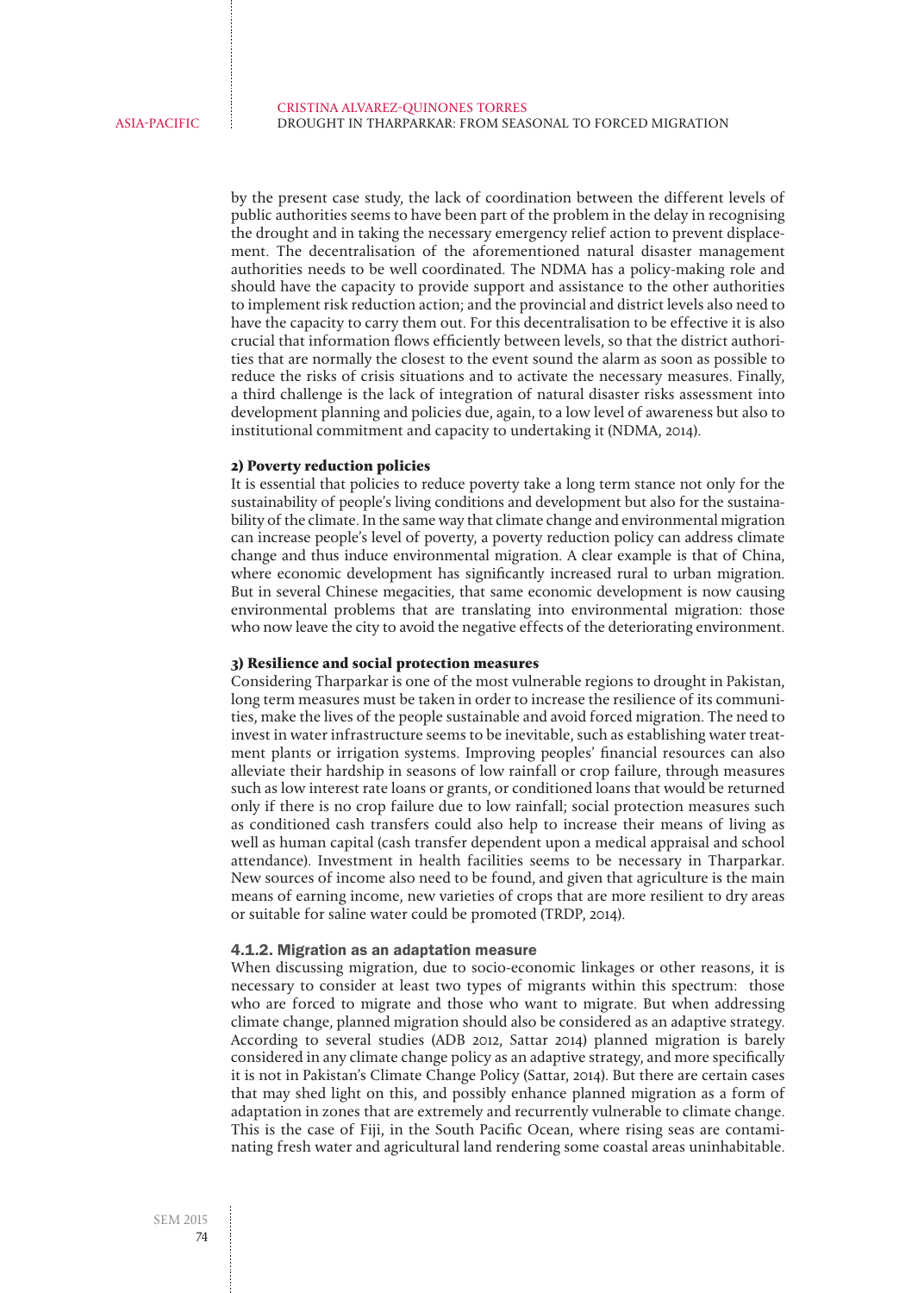When adaptation measures such as building seawalls no longer worked, others like planned migration and relocation of the affected population to new land did. An illustration of this is in the relocation of the village of Vunidogoloa where the sea had breached the seawall barriers causing daily flooding and saltwater degrading the soil and destroying crops (UNFCCC). The government undertook a process to move 150 people to a different site and build new houses. Plans for relocation only went ahead after the community had given its consent, and villagers actively participated in the relocation process. Public authorities contributed with funding for the provision of basic services and new livelihoods, and the community also received assistance in re-establishing agriculture and capacity building for alternative initiatives to generate income.

But in the case of Tharparkar, planned migration action seems to be a far off prospect. As has been illustrated, the management of the 2013-14 drought was all but planned. Pakistan's response to droughts has in some cases been "stop gap arrangements" (Consortium Management Unit, 2014), and established contingency plans have not been effective. The usual cycle of drought relief operations starts with a declaration of emergency, which leads to an analysis of the situation that is in turn transformed, if deemed an emergency, into an urgent and immediate provision of wheat, followed by a provision of other relief goods (Provincial Disaster Management Authority, 2014). No permanent action is undertaken in addition to these ad-hoc relief plans. After this crisis, there seemed to be a certain degree of awareness of the fact that the paradigm of crisis management had to be changed from "stop gap arrangements" to a strategy that tackles the problem at its root and that promotes sustainable solutions, from response to resilience. As such, a proposal for the creation of the Thar Development Authority was presented by the Provincial Government of Sindh with the objective to revolve around policies in the water, livestock and health sectors, and the empowerment of people to alleviate perpetual poverty. These policies should be subject to legislative review and approval and may add to the drafting of a draft policy that the government has initiated (Khangharani, 2014).

## **CONCLUSION**

Pakistan has many challenges to face. The country was ranked 146 out of 187 in the 2013 Human Development Index (UNDP). It is one of the most vulnerable countries to natural disasters, and yet, it has only recently approved, in 2013, a risk reduction policy. The majority of its internally displaced persons are due to environmental events, and yet Pakistan has no environmental migration policy. It is ranked in the top ten countries most vulnerable to climate change, and yet the National Climate Change Policy approved in 2012 was only enforced in 2013 and does not deal with environmental migration. But one of the main challenges facing Pakistan in order to efficiently and effectively address all these problems is institutional capacity, which contributes to determining the level of impact that climate change in general and environmental events or natural disasters in particular will have on the population. Since the flooding in 2010 and 2011 and its consequences, the Government of Pakistan seems to have taken certain steps to formulate policies that will address these issues, but now it has to go a step further and integrate environmental migration in these policies. In Tharparkar, the Government has the opportunity to start doing so by implementing measures that will increase the population's resilience and livelihood and thus reduce their vulnerability to climate change, which will help to mitigate forced environmental migration.